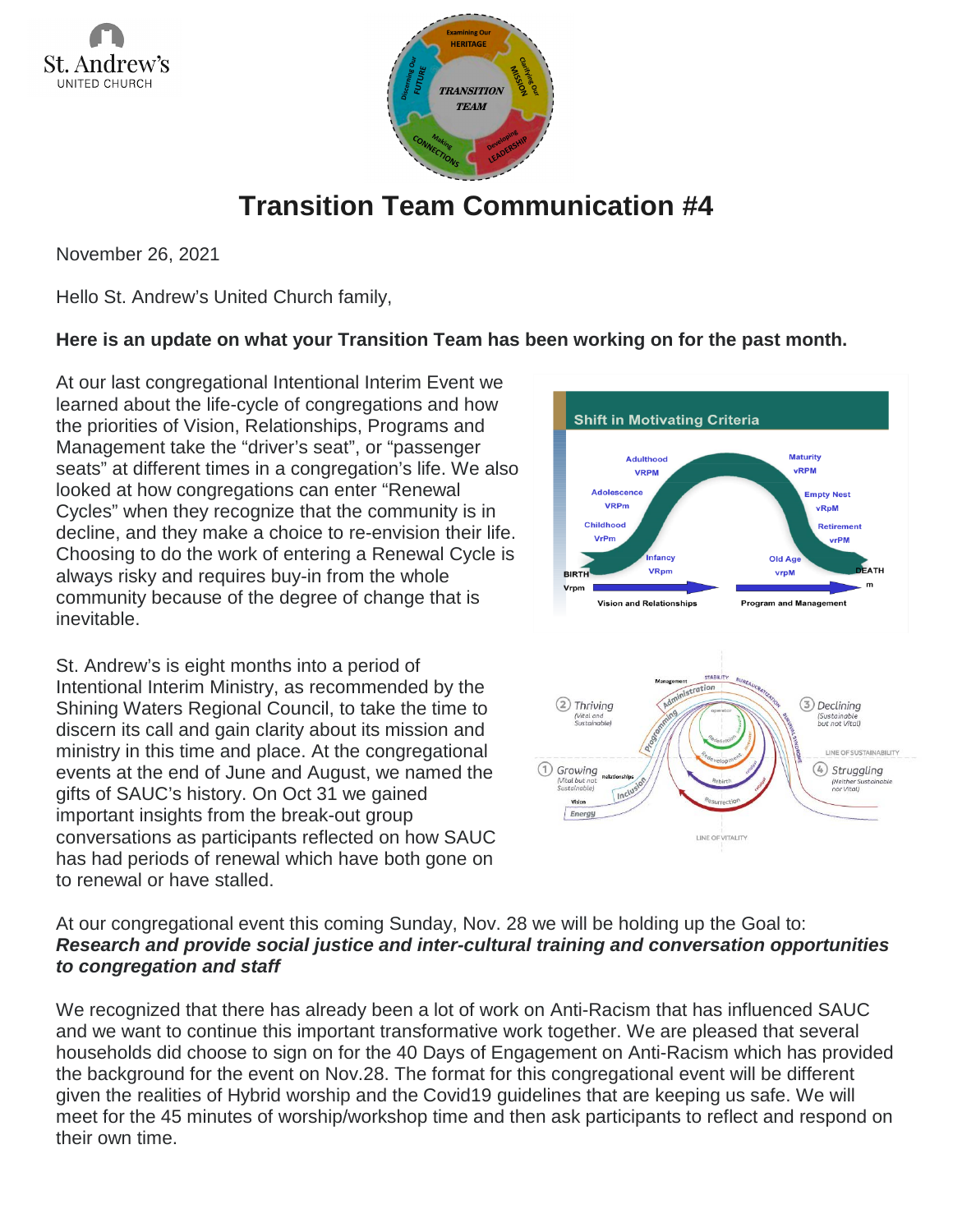The transition team has heard feedback regarding the length of time of the Intentional Interim Ministry. This is a helpful question to address. An Intentional Interim time creates a space in the life of a congregation to begin bringing about deep changes in the culture of a congregation rather than just surface changes. To use an ocean liner image, we are looking to shift the direction of the liner (which doesn't happen quickly), rather than simply rearranging the deck chairs. This is an opportunity to learn and reevaluate various aspects of our church. The Intentional Ministry process is a proven process that takes time to complete. It is not easy or simple to assess the best path forward for our multigenerational congregation in these changing times, so we are using the gift of time to do a careful job.

The transition team continues to address the following Focus Points of the Intentional Interim process which will help us achieve our goals. As focus points are completed, they can continue to be revisited, as the focus points interrelate with each other.

- **Examining our Heritage** Complete. This was the focus point of two Sunday Congregational Events led by the transition team.
- **Leadership Development** This focus point has started. Efforts are underway to recruit members for the Ministry and Personnel Committee. Another priority is to recruit a Treasurer to be a member of the SAUC Council.
- **Clarifying Our Mission** (Discerning our Identity and Purpose) This focus point has started. The congregational events on Oct. 31 and Nov 28 make up some of the building blocks of this Focus Point.
- **Making Connections** (in our Community and with the United Church of Canada)
- **Discerning Our Future**

## **SAUC Goals for Intentional Interim Ministry** :

- Examine Church governance and board constitution to streamline council and committees and embed succession planning
- Research and provide social justice and inter-cultural training and conversation opportunities to congregation and staff
- Look for ways to improve communication, transparency and trust between staff, council and congregation.
- Investigate process for managing disagreement (including possibly training a group in conflict management strategies).
- Use St. Andrew's vision to guide the goals of all church groups
- Identify which church and community groups (neighbours) we are not currently serving. Identify ways we are being called by God to serve and/or partner with them.
- Reach out to the congregation through surveys and small group discussions to get feedback about what the congregation wants for our church (worship, music, areas of focus).

We appreciate the conversations that we have had with those of you who have asked to speak frankly with members of the Transition Team. The door is open throughout this Intentional Interim